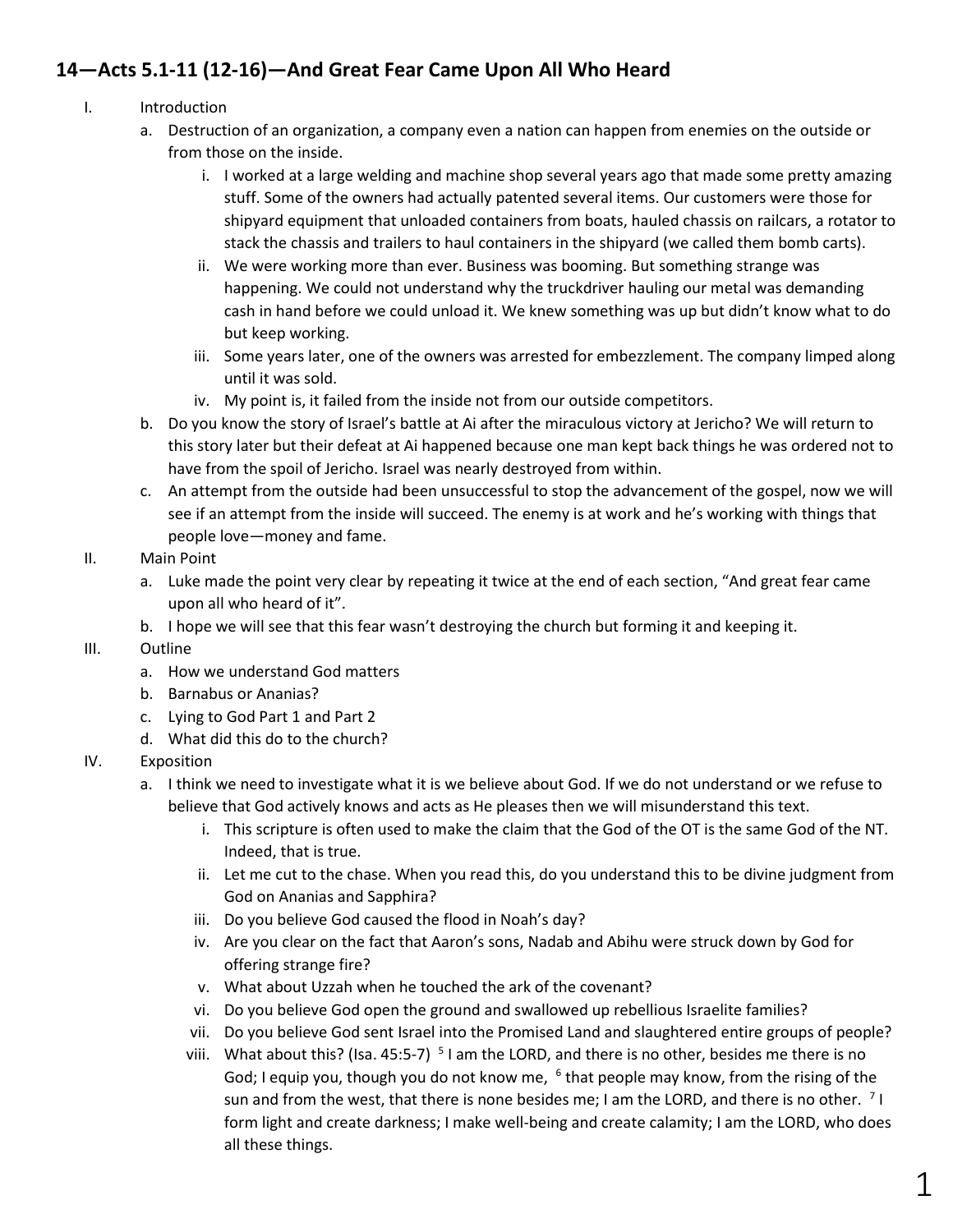- ix. I could go on and on with the examples but I will end with this one. Who took everything Job had?
	- 1.  $($ Job 1:21-22) <sup>21</sup> And he said, "Naked I came from my mother's womb, and naked shall I return. The LORD gave, and the LORD has taken away; blessed be the name of the LORD." <sup>22</sup> In all this Job did not sin or charge God with wrong.
	- 2. Everything he had was a gift from God and He can take it away anytime he chooses. In particular, the story of Job makes it clear that his suffering was not because he was living in sin. Indeed, the righteous do suffer.
	- 3. "How God governs all events in the universe without sinning, and without removing responsibility from man, and with compassionate outcomes is mysterious indeed!" -- Piper
- x. The question might come up, "Was God fair to Job? Was God fair to Ananias and Sapphira?
	- 1. If you doubt God's fairness, then you will not understand this text.
	- 2. If he doesn't judge rightly, then who's to say he will judge any of us rightly on judgment day?
	- 3. On that day do you what God only to be fair? If so, in his justice only you and I will receive exactly what we deserve—eternal punishment.
	- 4. Job doesn't charge God with wrongdoing in taking everything he had. All that he had been given to him by God. The same is true of us.
- xi. God created the world and God can do whatever He pleases! In our text today, God is working in such a way to bring about the salvation of many! We will return to that theme at the end.
- b. Now, I believe Luke places the story of Barnabus and Ananias back-to-back so that we clearly see a contrast between them.
	- i. Look at verse one. It begins with "but" to indicate that's his intentions.
	- ii. Both sold a field and both brought money and laid it at the apostles' feet.
	- iii. We need both of these stories to see what faith looks like and what it doesn't look like.
		- 1. Faith brings freedom. Barnabus freely sold and freely gave. Great grace was upon him. God had been abundantly gracious to him and now Barnabus is gracious to others. He can let the field go out of freedom not out of being coerced. Out of love not out of seeking to be loved. Because he wanted to not because he had to.
		- 2. "That is what true faith means—an authentic change of where your heart is, so that your acts of love are free." (Piper)
	- iv. "Ananias and Sapphira stand for the exact opposite, namely, people who have not really been changed on the inside by being satisfied with all that God is for them in Christ, but who still want some place in the visible church. The reason they drop dead is not because this happens to all hypocrites. For example, it doesn't happen to Simon the Magician in Acts 8:20–24. The reason they drop dead is to give a stunning warning to the whole church that phony Christians will all end up this way, sooner or later." (Piper)
		- 1. You might disagree that Ananias and Sapphira were fake Christians. You would be right in saying…the text doesn't say that. Luke leaves that open for you to decide.
		- 2. You should pick up Dean Inserra's book, *The Unsaved Christian*. It is super helpful to think through this common problem in the church.
		- 3. And I'm sure Joshua helped you think through that last week from (Matt. 7:21)  $^{21}$  "Not everyone who says to me, 'Lord, Lord,' will enter the kingdom of heaven, but the one who does the will of my Father who is in heaven.
	- v. And yet, we are given these two stories that are in contrast to help us see clearly. Barnabus was an example to be followed. Ananias and Sapphira was a warning to be heeded.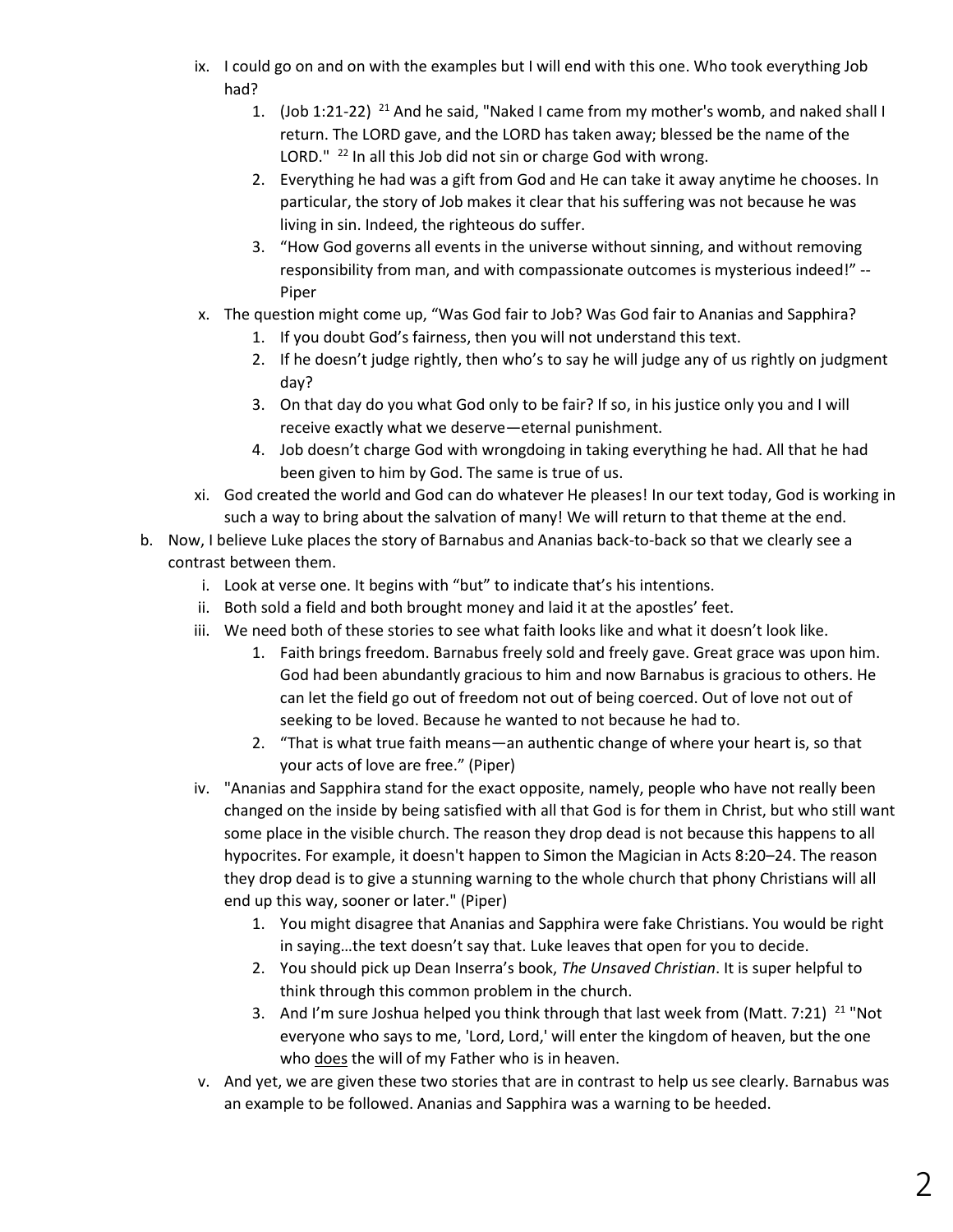- c. This first section 1-11 is easily divided into two parts. The first, 1-7, is Ananias lying to God part one while the 8-11 is Sapphira lying to God part 2. There's no way to put a spin on this. It is a hard truth but it's not to be avoided.
	- i. Where is Ananias' heart? Let's look for that. In V. 1 it says a man named Ananias, with his wife Sapphira, sold a field. And with her knowledge HE kept back for himself some of the sale price.
		- 1. Why is it important for us to know that Ananias did this with his wife's knowledge?
			- a. Let me ask it a different way. Would Sapphira be held responsible for what she did not know?
			- b. The answer is, absolutely not. In part two, the question is how much was the field sold for? Ananias could have told his wife he sold the field for such and such a price.
			- c. From this we are assured that God acted rightly.
		- 2. It's also important for us to know that Ananias kept back some and brought only part of the sale price the apostles.
			- a. The word for "kept back" is to misappropriate funds. That's how it is used in Titus 2:10. It means to embezzle.
			- b. Another striking use of this same word is used of Achan in Joshua 7:1 to which I alluded to in the introduction. It was discovered that something was wrong when Israel was so easily defeated at Ai.
				- i. His breach of faith is said to have been a breach of faith for all of Israel. (Jos. 7:1) But the people of Israel broke faith in regard to the devoted things, for Achan…took some of the devoted things. And the anger of the LORD burned against the people of Israel.
				- ii. Achan kept back some the devoted things but the anger of the Lord burned against the people of Israel.
				- iii. To be a part of the covenant community, was to bear the responsibility together. This same thing happens in 1 Cor. 5.
					- 1. If my son busts out your window while in my care as his father, I am responsible to take care of that window. His actions and my response say something about our family. Our name is challenged. What we do will determine how we are viewed.
					- 2. The same is true in the church. We carry the name of Jesus. How we act or don't act will tell the world rightly about Jesus or we will lie about him with our actions.
		- 3. I asked the question, where is Ananias' heart? For now, we can say that he is one with his wife not with God or God's people.
	- ii. V. 3 further informs us of where his heart is.
		- 1. Notice how Peter responses to what Ananias laid at his feet. (Acts 5:3) "Ananias, why has Satan filled your heart to lie to the Holy Spirit and to keep back for yourself part of the proceeds of the land?
			- a. Back up in (Acts 4:31) it says--And when they had prayed, the place in which they were gathered together was shaken, and they were all filled with the Holy Spirit and continued to speak the word of God with boldness.
				- i. However, Peter says that Satan has filled Ananias' heart. This is an echo of what happened with Judas.
				- ii. When your heart is filled with the father of lies, that's what comes out and defiles him.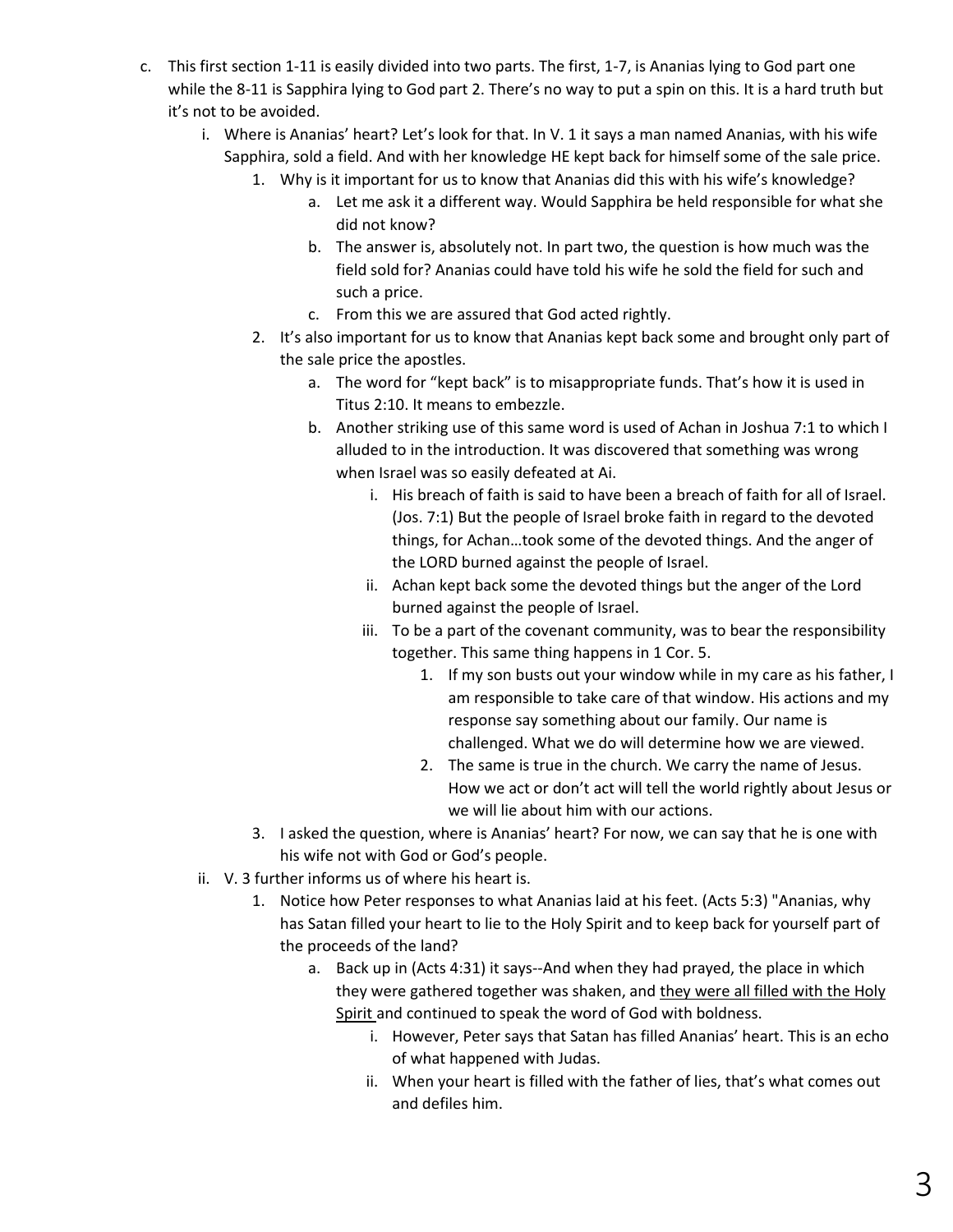- 1. (Matt. 15:18-20) what comes out of the mouth proceeds from the heart, and this defiles a person.  $19$  For out of the heart come evil thoughts, murder, adultery, sexual immorality, theft, false witness, slander.  $^{20}$  These are what defile a person.
- 2. How did Peter know?
	- a. It reminds me of the story of Elisha and his servant Gehazi. Elisha had healed Naaman of leprosy. He offered Elisha lots of things but he refused them all. But his servant Gehazi tracked Naaman down on his way back home and lied to him and took two talents of silver and two changes of clothes from him. When he returned, he asked Gehazi about it even though he had not been there. The leprosy of Naaman fell to Gehazi and his family forever because of this.
	- b. Peter acted as one of the prophets of old filled with the Holy Spirit.
- iii. V. 4 makes clear why they are responsible and why the judgment was so severe
	- 1. This verse is very important. The field was Ananias' to do with as he pleased. He did not have to sell it. It seems he longed for the praise of men or a room named after him with a plaque on it.
	- 2. Furthermore, when he sold it, it was at his disposal. He could have said that I will sell it for, let's say \$2000 and pledged \$1000 of the sale price.
	- 3. But what is the problem? He lied. Just like we already saw, the amount he gave was only part of the sale price. Which would have been fine but the amount he gave was said to be the whole amount.
	- 4. In other words…or numbers…let's say he sold it for \$2000 and gave \$1000 but he made everyone think he only sold it for \$1000.
		- a. (Heb. 4:13)  $^{13}$  And no creature is hidden from his sight, but all are naked and exposed to the eyes of him to whom we must give account.
- iv. V. 5 is the consequence of lying to God.
	- 1. He fell dead.
		- a. Medically…was it a heart attack or shock? I've read where some try to pin this on one of those two options in order to distance God from this.
		- b. I don't think you could have convinced those who saw it or heard about it that God didn't do it.
	- 2. Great fear gripped them all.
		- a. Fear is not the response I have when I hear about a heart attack.
	- 3. Great fear should grip us too. Why? Because God is holy. Because God cares about His Name. I mean, He sent His only Son to die for sin! If the cross isn't proof enough that sin matters to God and eternal death in hell then I'm not sure how more clear of a picture God needs to draw for someone.
		- a. In God's justice, He will punish all sin…all of it. For those who are believing in Christ, our sins have been punished on Jesus. for those who are not believing in Christ, you will bear the punishment of your sins forever.
- v. V. 6 the young men wrap him up and carry him out and bury him.
	- 1. This was the end of Ananias. No mourning. No ceremony. Nothing. Dig a hole and cover him up.
	- 2. They do not even contact his wife.
- vi. Part 2 the lying continues.
	- 1. 7-11 is a repeat. His wife Sapphira lies to God. Dies and is buried by the same young men 3 hours after her husband.